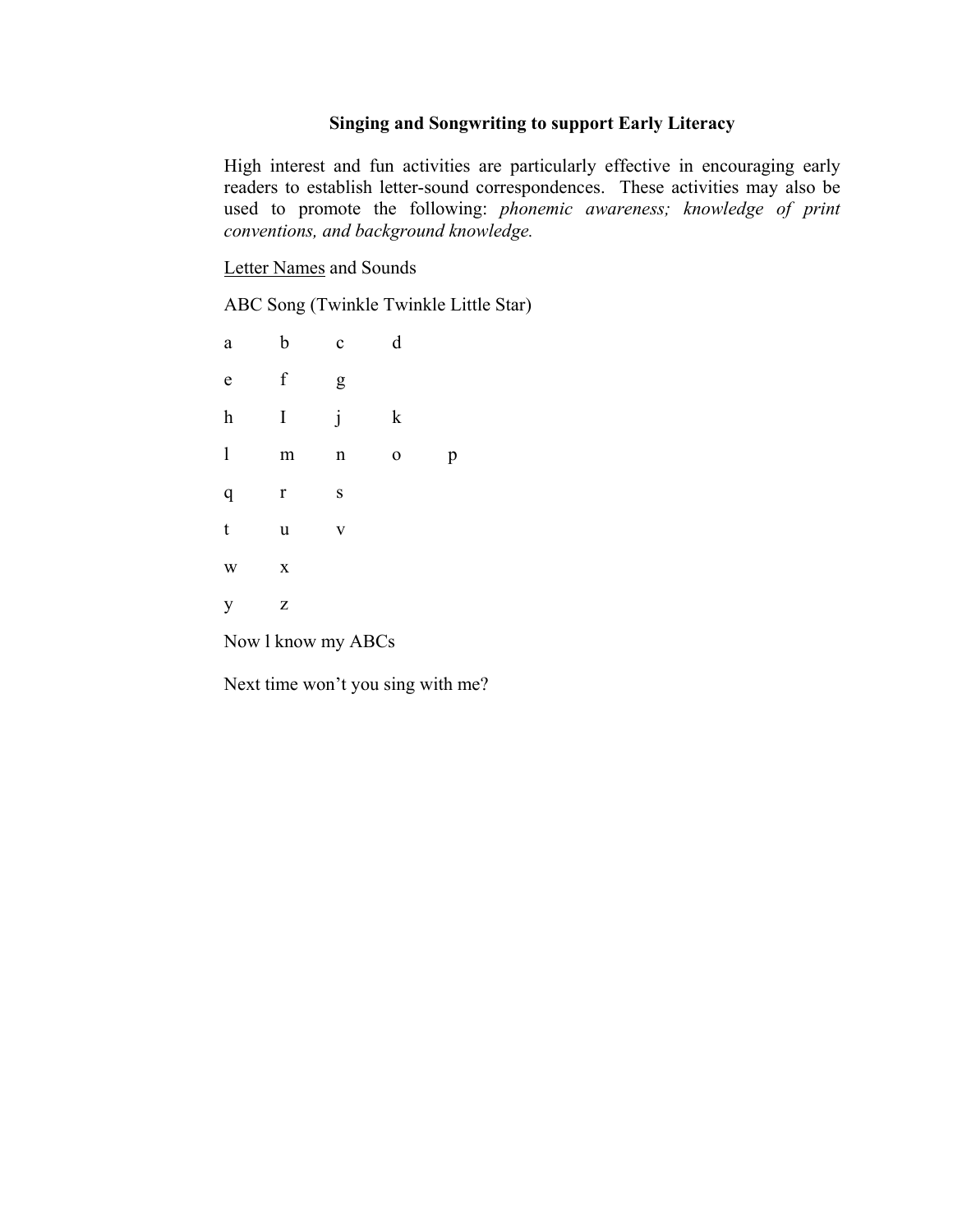#### **Old MacDonald Had Some (chickens, cheese, chocolate)**

ce-i-eeioh With a ch, ch here And a ch, ch there Here a ch, there a ch Everywhere a ch, ch Old MacDonald had some Chickens, cheese, chocolate) ee-i-ee-i-oh.

Short and Long Vowel Song

Short A sounds like *bat, bat, bat.* Long A sounds like *bait, bait, bait* Short E sounds like *set, set, set* Long E sounds Re *seat, seat, seat* Short I sounds &e *bit, bit, bit* Long I sounds like *bite, bite, bite* Short O sounds like *knot, knot, knot* Long O sounds like *note, note, note* Short U sound like *cut, cut, cut* Long U sounds like *cute, cute, cute*

Chorus: *Vowels are short and vowels are long Oh we love to sing this song*

#### Phonemic Awareness

Singing is a fun way for students to learn that letter sounds can be manipulated and recombined to create many spoken words.

The popular traditional song, *Oopples and Boo-noo-noos,* gets students to create silly new words as they substitute the five long vowel sounds into the words, 1 like to eat, eat, eat, apples and bananas.

- *I like to ate ate, ate, apples and bay-nay-nays*
- I like to eat eat eat, ee-ples and bee-nee-nees.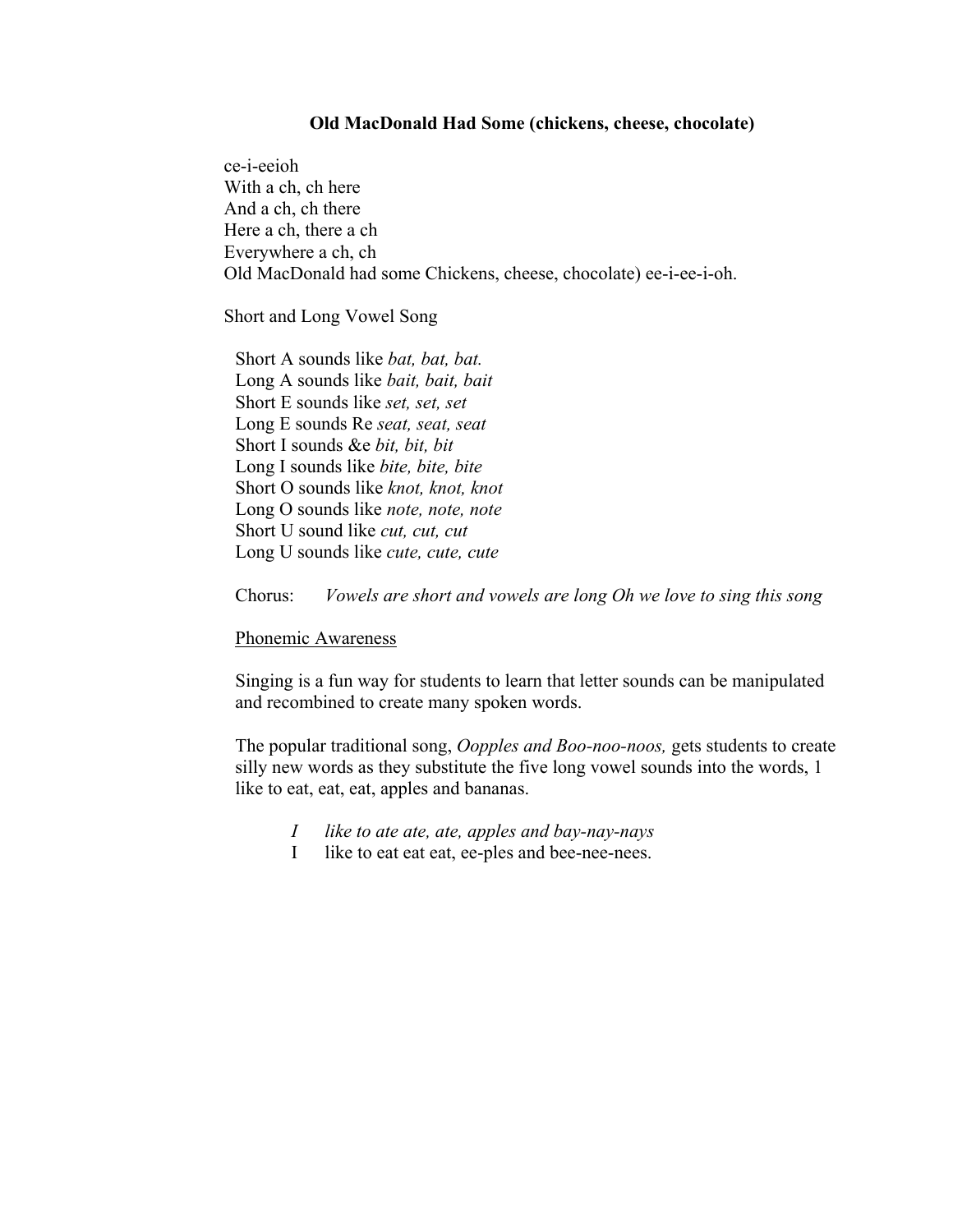## **Print** Conventions

An innovative way to teach left-to-write, top-to-bottom, and punctuation is a musical version of the language experience approach.

Select popular songs in which the: First line is repeated several times. For example, *The farmer in the Dell, She'll Be Coming Round the Mountain,*

*Skip to M'Lou.*

The students would rewrite focusing on the verse elements of the songs such as, place, action, names etc.

Sample Skip to M'Lou

Cows in the bedroom sleeping on the bed (Rep. 3 times) Skip to M'Lou my darling.

As in the language experience approach, write the students' dictated words on chart paper, commenting on directionality, letters and words, sentences and punctuation.

Follow-up activities could include:

[a] matching word cards

[b] sentence strips

[c] making individual illustrated song booklets.

These provide further opportunities for teaching and reinforcing print conventions.

Background Knowledge and Vocabulary

Students can be taught background knowledge and vocabulary through writing and singing simple songs that contain content concepts.

Transportation (Glory, Glory, Hallelujah)

Transportation is moving things around, Transportation is moving things around, Transportation is moving things around, Things and people move from town to town.